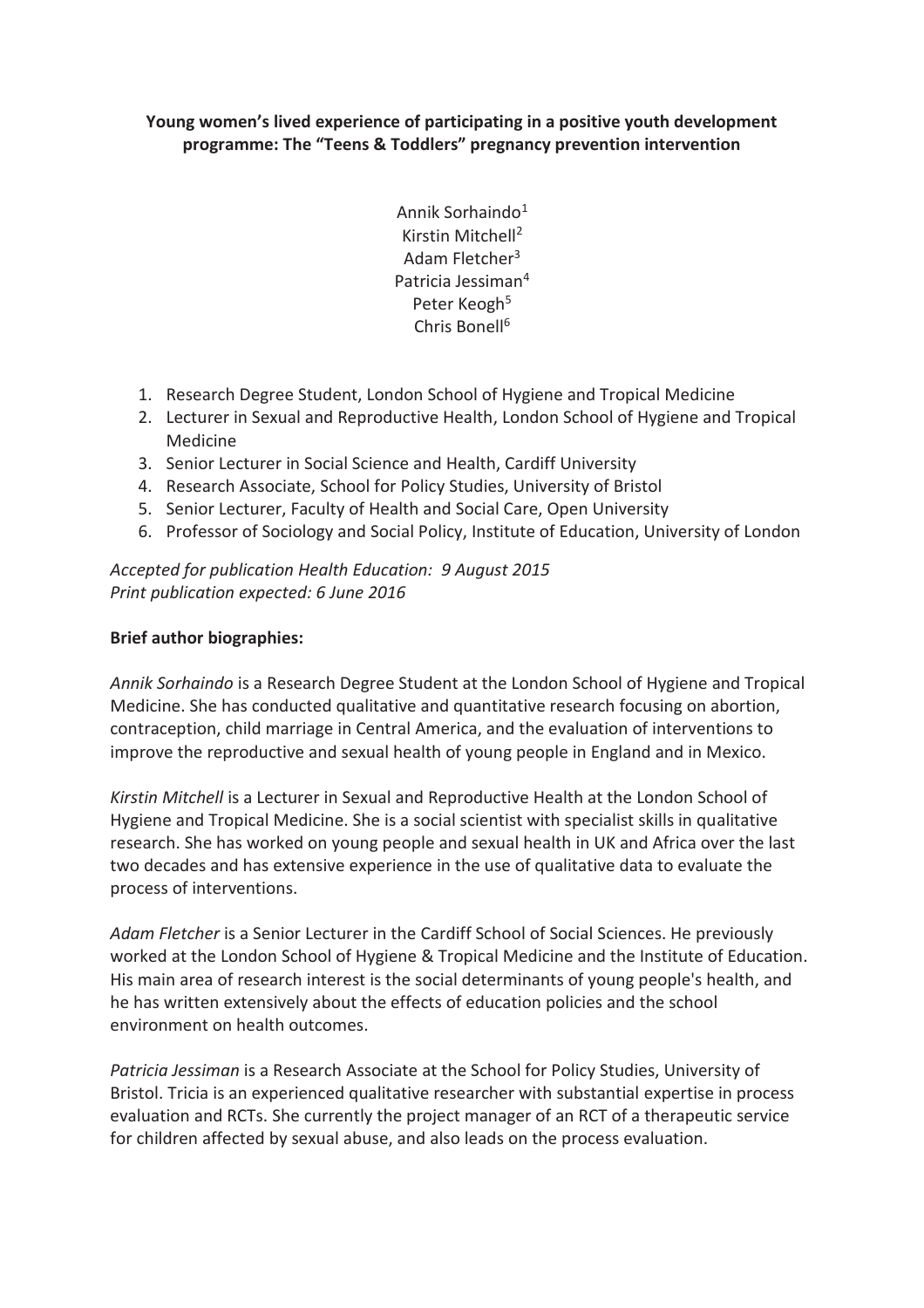*Peter Keogh* is Senior Lecturer at the Open University and Honorary Senior Lecturer at the London School of Hygiene and Tropical Medicine. He has also worked at the University of Greenwich, National Centre for Social Research (NatCen) and Sigma Research. He specialises in qualitative and participatory research and evaluation in the field of HIV/AIDS and sexual health. In particular, he is interested in pharmacological HIV prevention and health and social care issues for people with HIV in the UK.

*Chris Bonell* is Professor of Sociology and Social Policy at the Institute of Education, University of London having previously worked at the University of Oxford, the London School of Hygiene and Tropical Medicine, and the government's Social Exclusion Unit. His main research interests concern the social determinants of young people's health and interventions to address these, particularly those addressing schools. He is interested in systematic review and evaluation methods, particularly the use of theory and the integration of quantitative and qualitative data. He is the author of around 90 papers, an authored book and two edited collections. He sits on the Lancet Adolescent Health Commission and the board of the Association for Young People's Health.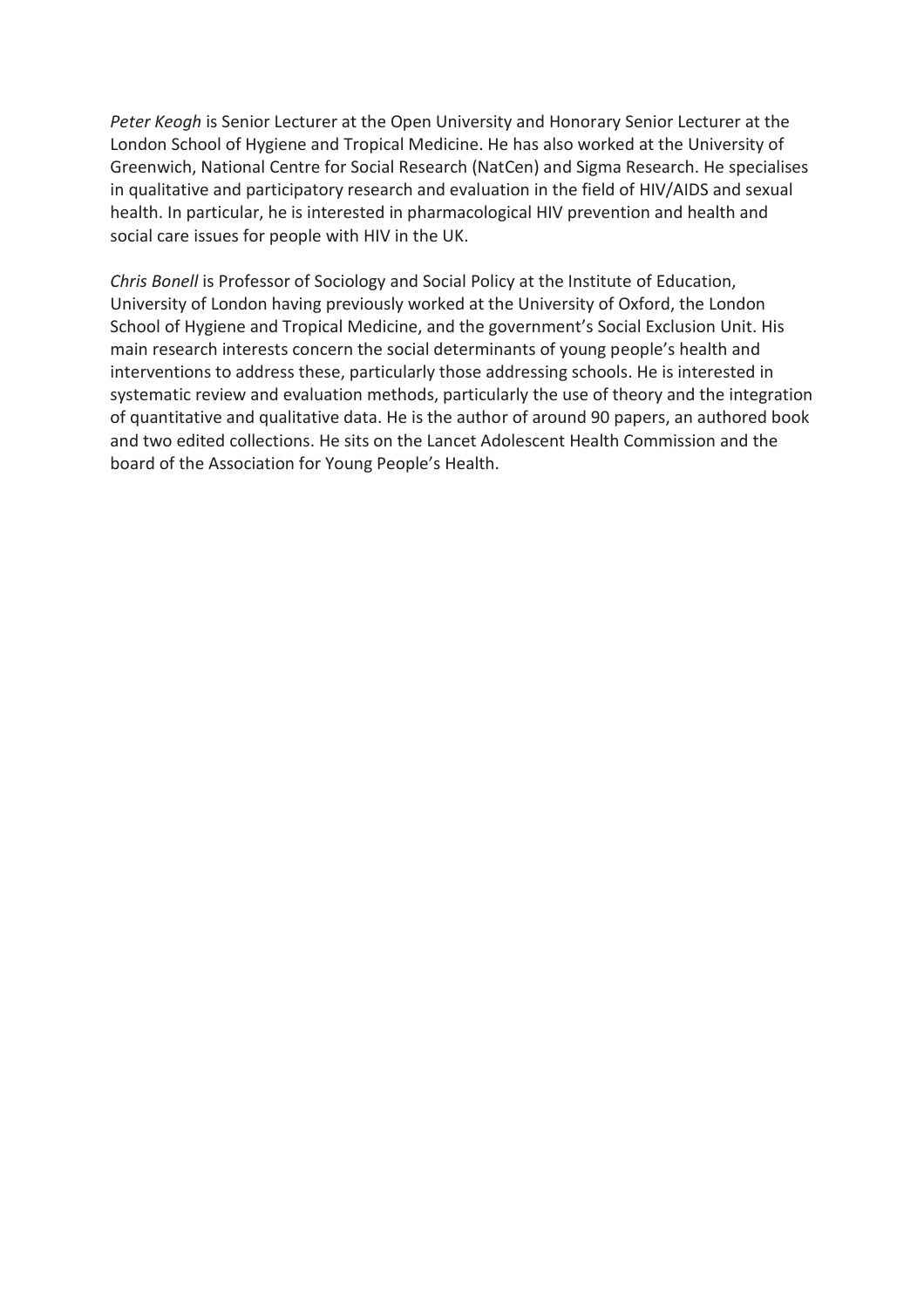#### **Abstract**

**Purpose** – Evaluation of the Teens & Toddlers (T&T) positive youth development (PYD) and teenage pregnancy prevention programme suggested that the intervention had minimal effectiveness partly due to its unclear theory of change. This study examines the lived experiences of young women participating in the programme to contribute to a clearer understanding of intervention process and potential mechanisms.

**Design/methodology/approach** – We conducted four focus groups (n=20), eight paired or triad interviews (n=12) and 15 interviews with young women participating in an RCT of the T&T programme in England, analysing these data using a phenomenological approach.

**Findings –** T&T provided some opportunities to experience the 'five Cs' that underpin PYD programme theory: competence, confidence, connection, character and caring. However, the young women did not experience the programme in a way that would consistently develop these characteristics. The lack of opportunities for skill-building and challenge in the activities constrained their ability to build competence and confidence. Some programme facilitators and counselors were able to achieve connections and caring relationships with the young women, though other adults involved in the programme were sometimes perceived by the participants as overly critical. The character development activities undertaken in the programme addressed attitudes towards sexual risk-taking.

**Originality/value** – Few studies of the PYD approach examine young people's perspectives. This research suggests that the young women were not consistently provided with opportunities to achieve youth development within the T&T programme. In refining the programme, more thought is needed regarding how delivery of particular components may facilitate or impede a PYD experience.

**Paper type:** Research paper

**Word count:** 5998/6000

**Acknowledgements:** We would like to thank the English Department of Education for funding the larger study from which this work was developed, the Teens & Toddlers programme and all the young women who participated in this research.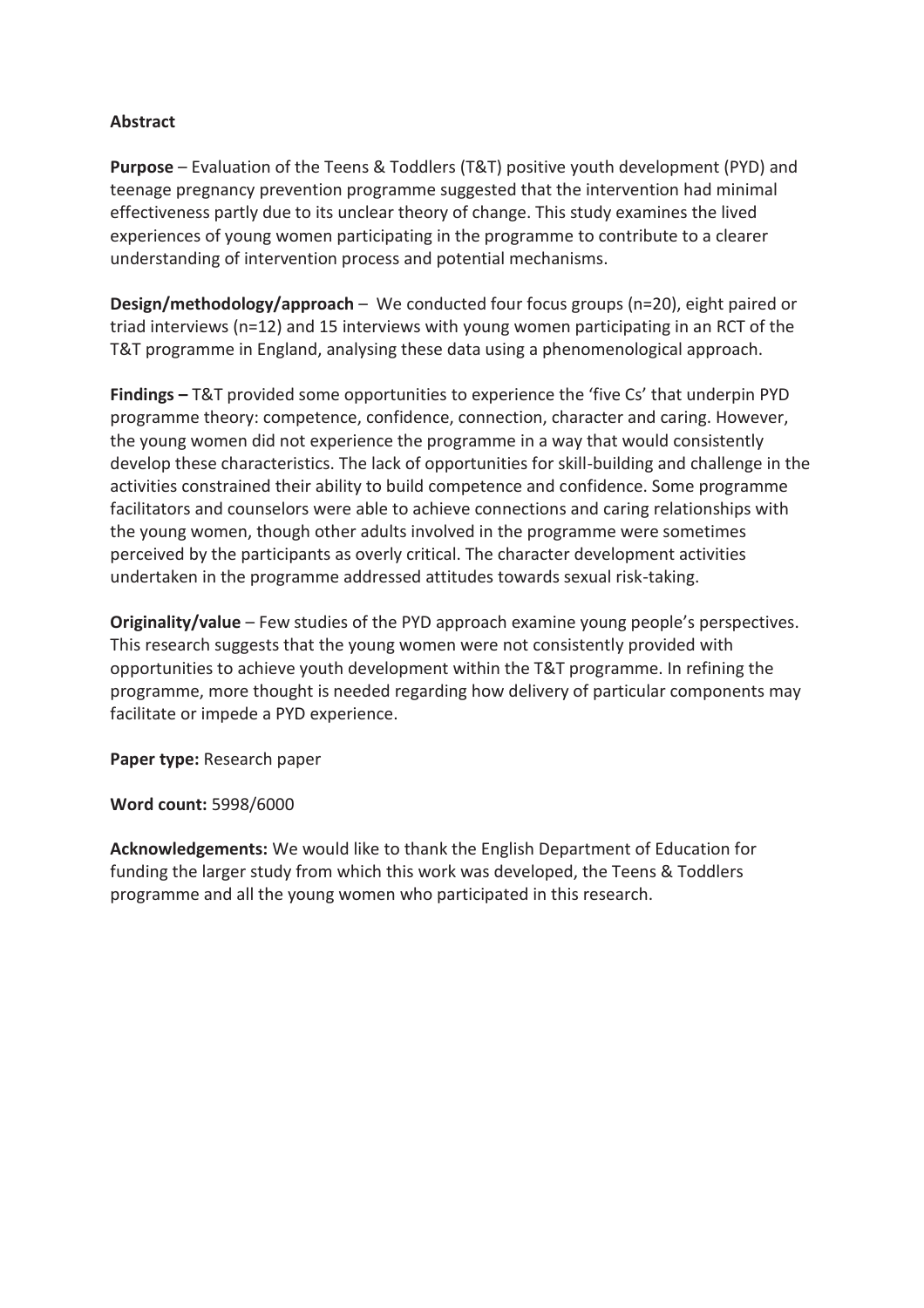#### **Introduction**

Teenage pregnancy has been a major concern in the UK for decades. The UK government's Teenage Pregnancy Strategy (TPS) (1999-2010) (Social Exclusion Unit, 1999; DCSF, 2010) was associated with a decline in the conception rate for under-18s in England and Wales but did not meet the strategy's target of a 50% reduction. The current rate of 27.9 per 1000 women aged 15-17 remains the highest in Western Europe (Public Health England, 2014; Office of National Statistics, 2014; UNICEF Office of Research, 2013). The strategy included a focus on positive youth development (PYD) interventions as a means of prevention (Philliber *et. al*., 2002; Kirby 2007).

PYD views young people as resources to be developed, rather than as problems to be solved (Pittman, Irby and Ferber, 2000). It seeks to promote social and emotional development by supporting young people to gain skills, knowledge and competencies (Roth *et. al.* 1998; Catalano *et. al*., 2002; Benson *et. al*., 2004; Benson 2007). PYD stands in contrast to deficit models of treatment or prevention in that it focuses not merely on preventing problem behaviours but also on developing positive assets. Proponents argue that PYD should aim to develop five positive attributes: competence (including academic and social skills); confidence; connection (close relationships to family, peers and community); character (positive values and integrity); and caring (Roth and Brooks-Gunn, 2000). Similarly, the Development Asset Model identifies 40 features of young people's ecologies and resources that when enhanced contribute to healthy development (Benson, 1997; Benson and Scales, 2009; Lerner *et. al*., 2011).

The argument that PYD and development of the five "C"s may be protective against adverse sexual health outcomes is supported by empirical evidence demonstrating that some of these assets, such as academic attainment and good relationships with teachers and parents, are associated with improved sexual health (Arai 2009; Allen *et al* 2007; Kirby 2007; Crawford *et al* 2013) as well as evidence that PYD interventions can reduce sexual risk (Gavin *et al* 2010). There is less consistent evidence that self-esteem is associated with reduced risk of teenage pregnancy (Goodson *et al*, 2006; Arai 2009).

While the broad aims of PYD are generally agreed, the conceptual basis for how PYD might reduce sexual risk behaviours is under-developed and there is a lack of consensus about which ingredients of programmes contribute most to effectiveness (Roth and Brooks-Gunn, 2003; Kirby, 2007; Spencer and Spencer, 2014). However, particular programmatic features tend to recur across the various models: emphasis on young people's positive attributes and potential; an atmosphere of "hope"; the sense of being part of a "caring family"; and opportunities for young people to cultivate their interests, develop skills and gain exposure to new experiences (Roth and Brooks-Gunn, 2003). Which of these is most important, and whether all must be present to achieve PYD remains unclear (Roth and Brooks-Gunn 2003). Given the lack of an over-arching conceptual framework and variability in implementation, it is not surprising that evaluations of PYD interventions report mixed results (Wiggins *et. al*., 2009; Kirby 2009; Bonell *et. al*. 2013).

In a randomized controlled trial (RCT) of the Teens & Toddlers teenage pregnancy prevention programme, Bonell and colleagues (2013) examined the success of the intervention in reducing unprotected sex and expectations of teenage parenthood, and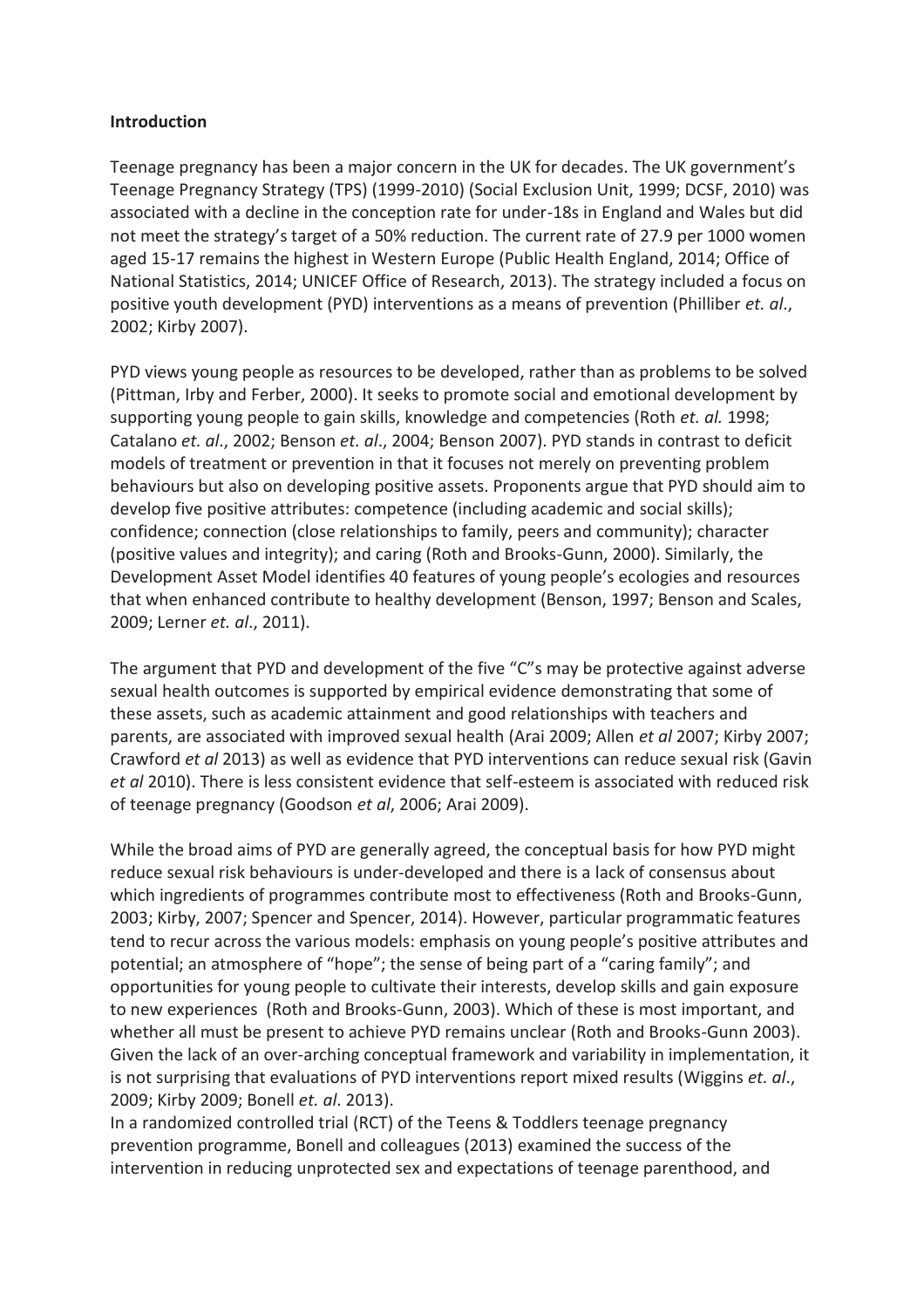increasing a measure of youth development, as well as various secondary outcomes. The programme providers did not have an explicit theory of change for the intervention though the evaluators developed one as part of a formative evaluation conducted prior to the RCT (Jessiman *et. al*. 2012). The RCT reported that T&T had no impact on its primary outcomes, but intervention participants were less likely to experience a decrease in their self-esteem than the control group (Bonell *et. al*. 2013). The authors concluded that the lack of a prior, explicit theory of change linking intervention components and outcomes might have contributed to its limited impact.

Process evaluations examine intervention delivery but less often examine the mechanisms underlying intervention effectiveness or lack thereof (Oakley *et. al*., 2006). The complexity of the mechanisms by which PYD aims to improve sexual health underlines the importance of such in-depth process evaluation in this field, though this is rarely done (Roth and Brooks-Gunn 2003). For example, although the evaluation of the Young People's Development Programme (YPDP), a UK based PYD initiative targeting at-risk 13-15 years olds, did have a process evaluation, it was insufficiently focused on intervention mechanisms to be able to explain the unexpected findings of intervention harm suggested by the outcome evaluation (Wiggins *et. al*., 2009).

Process evaluations of implementation and intervention mechanisms must attend to the perspectives of intervention participants (Oakley et al, 2006; Spencer 2013). However, despite the avowed youth-centeredness of PYD, few evaluations have included the perspectives of young people in seeking to understand the potential barriers and facilitators to success (Krenichyn *et. al*., 2007; Fletcher *et. al*., 2008). Understanding how young people experience particular elements of PYD programmes can generate new insights into how potential, empowerment and hope are engendered and contribute to the development of a sounder conceptualization of the approach.

In this paper, using qualitative data collected during the process evaluation of T&T, we aimed to examine how young women participating in T&T experienced it; and what this suggests about the mechanisms underlying the programme. In doing so, we aimed to generate hypotheses about why the programme had limited impact.

#### **Methods**

## *Intervention*

The data for this study were collected as part of an independent evaluation of the T&T programme funded by the UK's Department for Education led by NatCen and the London School of Hygiene and Tropical Medicine (LSHTM). T&T aims to "decrease teenage pregnancy by raising the aspirations and educational attainment of 13-17 year old teenagers at most risk of leaving education early, social exclusion and becoming pregnant" (Teens & Toddlers 2008) (Table 1). Over the course of the 18-20 week programme, young women are identified by their teachers as potentially benefiting from participation in T&T on the basis of being perceived as at risk of teenage pregnancy. Those who consent to participate spend one afternoon per week in a pre-school nursery, each mentoring a child aged 3-5 years old in need of additional attention for approximately 90 minutes, supervised by the nursery staff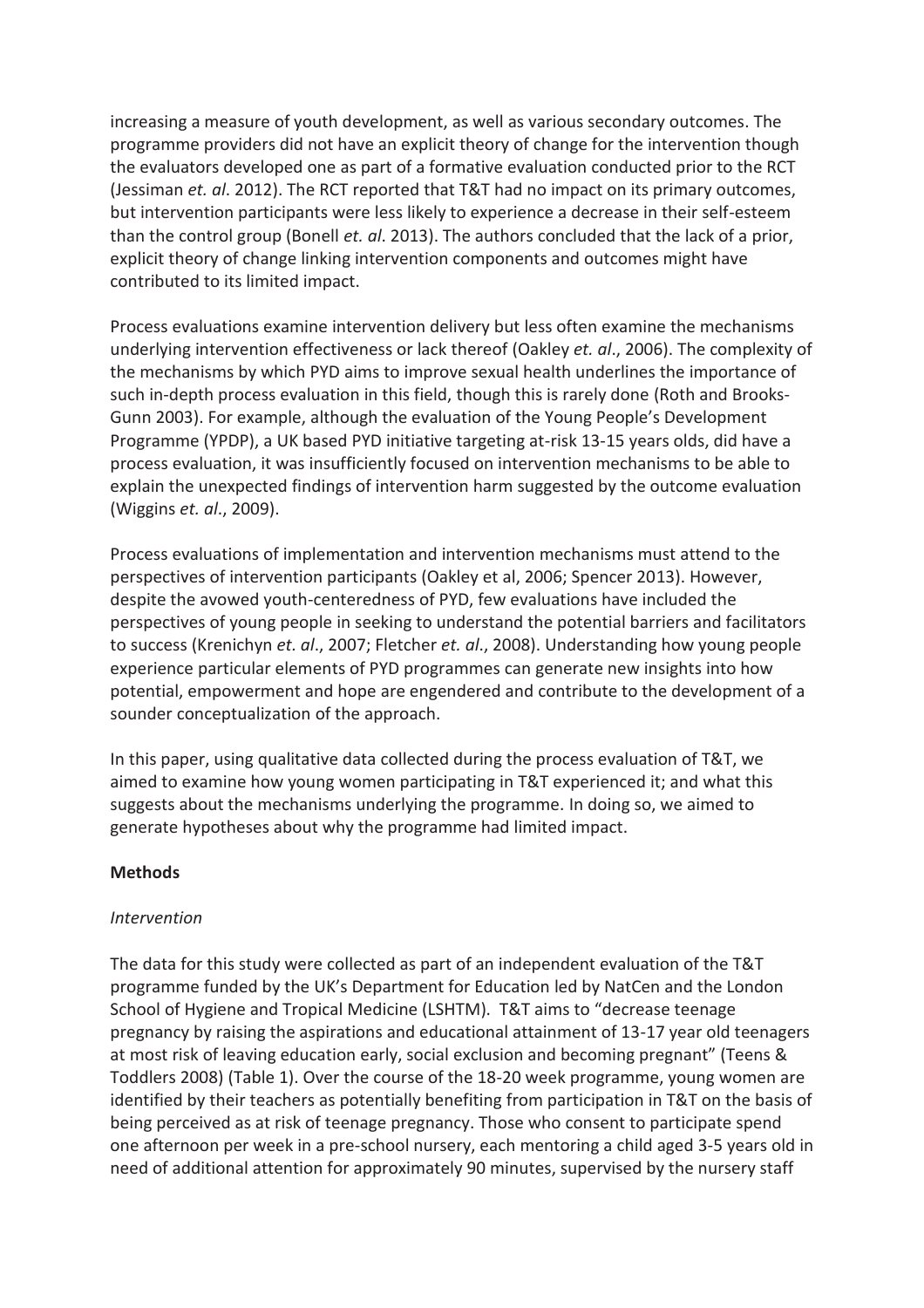and up to two T&T facilitators. T&T believes that pairing vulnerable teenagers and young children under the supervision of skilled adults offers benefits for each, such as improvements in personal, social and communication skills (www.teensandtoddlers.org). The young women also spend 90 minutes in facilitated group sessions focused on child development, effective parenting skills, and sex and relationships education. These sessions are intended to develop skills to be applied when mentoring children. Sessions at the start of the programme provide a foundation for the mentoring work by introducing the young women to the nursery and developing skills needed for mentoring the child. Participants also receive mandatory one-to-one sessions with a trainee counsellor (who generally contribute their time in partial fulfillment of requirements for a counselling qualification) 2-3 times during the programme. Upon completion of T&T, participants receive a National Award in Interpersonal Skills, Level 1 (National Council for Further Education).

## *Sample*

The process evaluation collected qualitative data from four case-study schools in London, selected to encompass different levels of experience in delivering T&T (first time versus previous experience); and ratings of school quality as judged by government inspectors<sup>1</sup> ('good' versus 'satisfactory'). In each case-study school, data were collected from young women in year 9 (age 13/14 years) randomised to participate in the programme or serve as controls, as well as teachers, T&T facilitators and counsellors, and nursery staff, through participant observations, focus groups, and paired and individual interviews. Here, we present only data from programme participants in order to examine our research question concerning participants' experience of the programme. The overall process evaluation is reported elsewhere (Jessiman *et. al*., 2012).

## *Data collection methods and tools*

The researchers designed a sequence of qualitative data collection methods in order to build mutual respect, trust and rapport with the young women and encourage them to speak openly about their experience of the intervention (Alderson and Morrow, 2004). We began with focus groups at the start of the intervention, moving to paired/triad interviews and then to one-to-one in-depth interviews. AS and TJ each conducted two focus groups (4 total) with participants using a range of interactive methods, including vignettes and flash cards, (n=20) with approximately 5 participants in each group; paired or triad interviews (8) with 12 participants overall; and 15 interviews with individual participants. Topic guides addressed various issues including those related to the research questions explored in this paper.

All the interviews and focus groups were conducted with participants' informed consent in private spaces at the pre-school nursery, and were recorded and fully transcribed. Each interview lasted between 60-90 minutes and focus groups between 90-120 minutes. The research ethics committees of NatCen Social Research and LSHTM granted ethical approval for the study.

## *The analytical approach*

 $\overline{a}$ 

<sup>1</sup> Ofsted (Office for Standards in Education, Children's Services and Skills) inspects and regulates services for children and young people, and those providing education and skills for learners of all ages in the UK.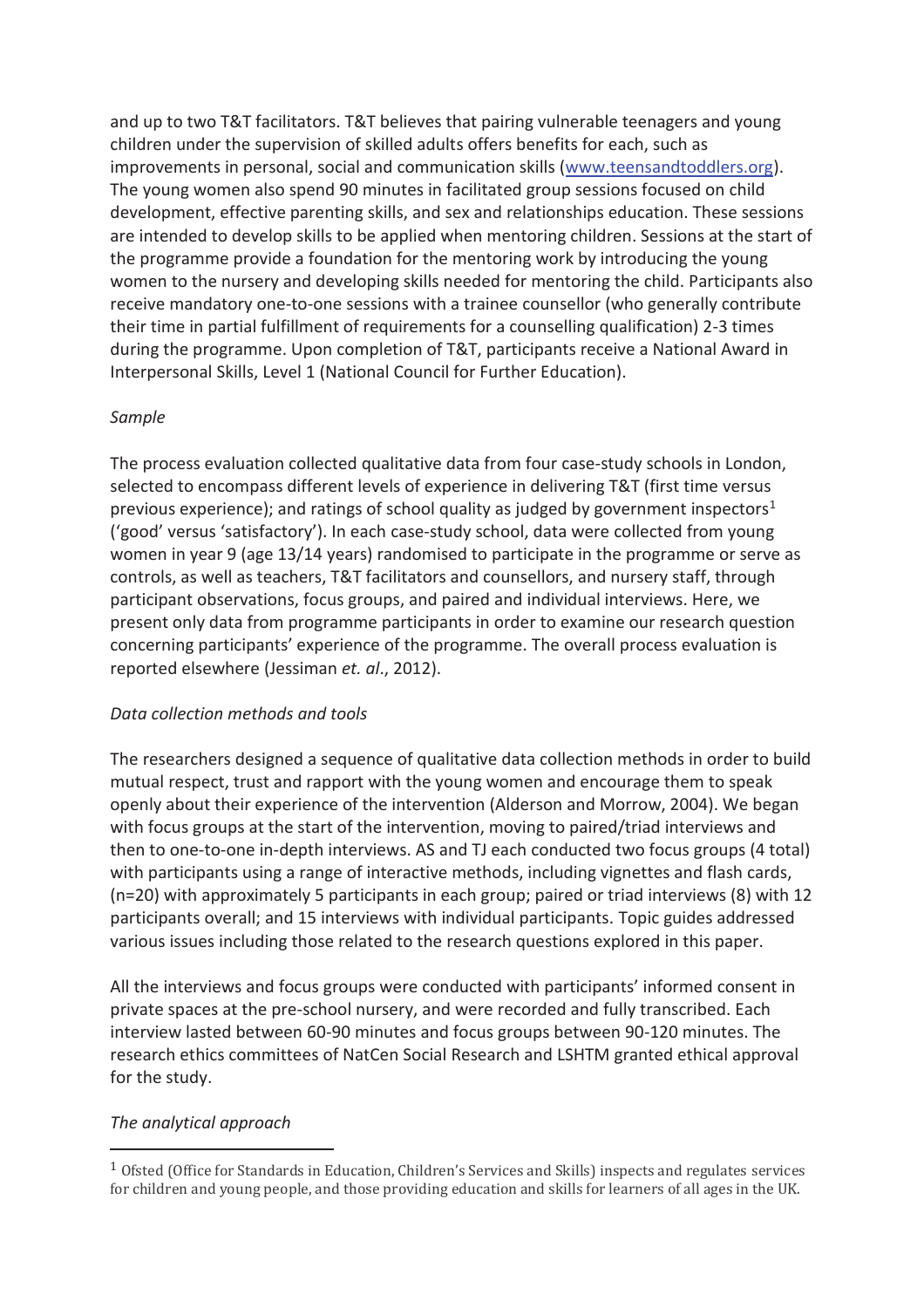We adopted a phenomenological analytic approach (Creswell, 2007) to describe the meaning of the experience of participation in a PYD programme from the perspective of young women. Transcripts were read through several times by AS and preliminary meaning units identified. AS and KM reviewed, refined and agreed upon a final set of meaning units and worked together to develop clusters of interconnected meaning units (Smith *et. al*, 2009). AS, in consultation with KM, then undertook line-by-line coding of data in NVivo using the clusters of meaning units as a coding frame (Table 2). During this process, the researchers attempted to 'bracket out' their personal experience and/or opinions of the intervention and observe the data as if for the first time. This was challenging for AS because of her involvement in the T&T evaluation, but KM had not been involved in the data collection and was able to offer a novel perspective.

## **Results**

Data from 28 young women were analysed for this paper (Table 3). We identified three cross-cutting themes regarding participants' experiences of the programme and how this was experienced as impacting upon their development of social and emotional competencies. We report our findings, by theme, below.

## *Being challenged*

Young women selected to participate in T&T were enthusiastic about the programme, viewing it as an opportunity to gain a qualification, "boost" their educational and employment prospects, and gain experience working with young children.

**"So when you were first told about Teens & Toddlers what did you think about it?**  It was exciting. **Exciting?**  Yeah. **Why?**  Because the way they were describing it, like working with the toddlers and that." *Paired interview 1, School 3* 

PYD programmes seek to offer an 'engaging experience' (Vandell *et. al*., 2005), that allows for intrinsic motivation, effort and concentration. Engagement is reflected in the extent to which young people are focused and excited about the activities in which they are participating (Walker *et. al*., 2005; Larson 2000). This high level of pre-programme enthusiasm potentially sets the stage for an atmosphere conducive to PYD. However, this was put to the test immediately, as participants began to engage with the children:

**"What was it like for you the first time you visited the nursery?**  Annoying. [Laughs.]  **Annoying? Why?**  'Cos the little kids were rude to me. **They were rude? What they say?**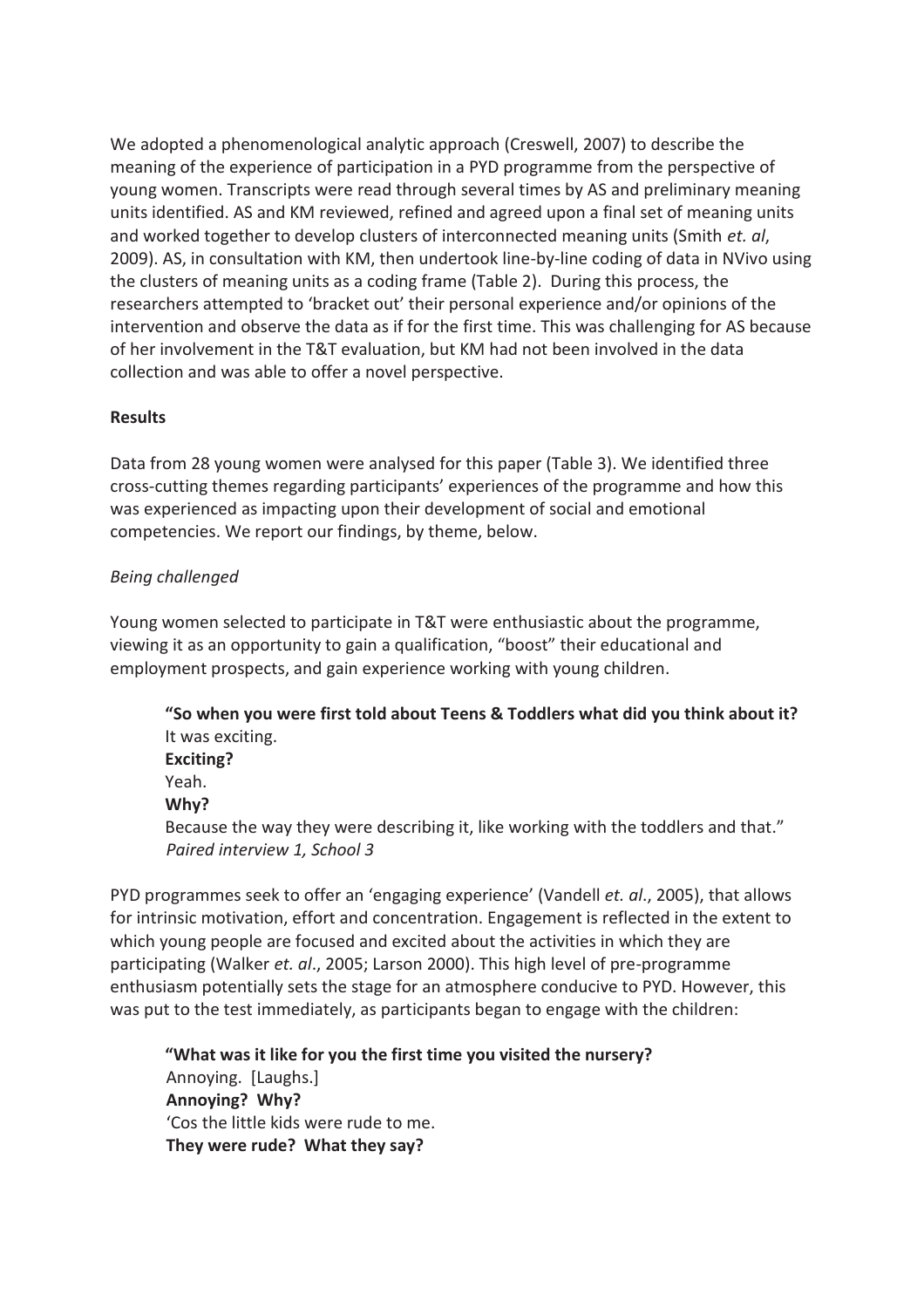When I'd talk to them they would spit and didn't answer me back, and when you told them to stop doing something, they would just walk off." *Focus group, School 1*

Contrasting with their anticipated friendly welcome, the initial rejection from the children resulted in feelings of hurt and disenchantment with the programme.

"Yeah, I don't actually like it [the programme] 'cause it's just sometimes you don't get along with the child and you just can't … **Do you get along with your child?**  Not that much.  **No?**  He hates me.  **He hates you?**  Yeah. He tells me to go away." *Paired interview, School 1* 

Further challenges emerged: the children were difficult to predict and often did not follow instructions. Some of the children exhibited disruptive behaviours, such as crying, being aggressive or "throwing strops", and the young women found it difficult to respond effectively. On occasions where their attempt to work with the children failed, some young women felt "anxious", "scared" and overwhelmed.

"Cos sometimes, yeah, it's nice to hang round Jessica, but then the thing that happened was, after she threw the scissors […] she got sent away, and she was crying, and I thought that because she was crying and she looked angry, I thought she would be angry with me and she wouldn't want to talk to me, so I was kind of scared that I might lose my toddler. And then she went and she came back and she wasn't talking to me so I was scared…"

*Focus group, School 3*

Exposure to such challenges was an intended element of the programme, both to introduce participants to the realities of raising children, but also to allow them to overcome challenges. Confronting such challenges required many young women to reassess their expectations about the work; it was going to require more effort than anticipated. At this point, about a quarter of young women dropped out (Bonell *et. al*., 2013).

The intensity of the immediate challenge of working with the children may have lessened the sense of hope and motivation that is essential for PYD. Larson (2000) has argued that for the 'development of initiative' three elements must co-occur: intrinsic motivation to participate in an activity; concerted attention and engagement in the activity; and engagement with the experience over time. This is similar to the notion of 'flow' (Csikszentmihalyi 1990; Rich 2003) *i.e.* a balance between challenge and skill so that negative consequences such as anxiety or boredom are minimised. For some young women, T&T may have failed to create a "flow" experience by presenting immediate challenges that they did not feel equipped to overcome.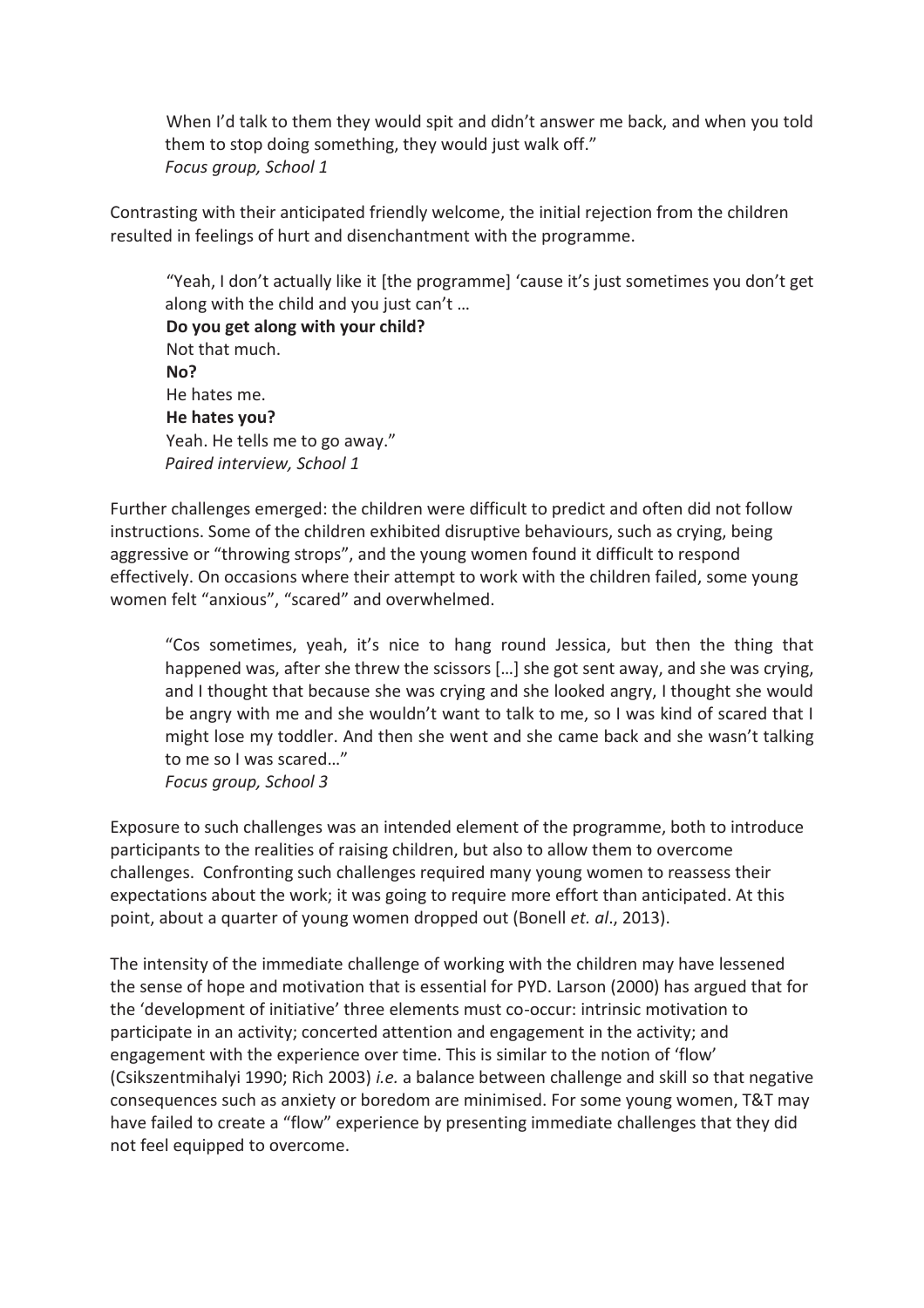There was variation in the amount of supervision and support the facilitators provided to the young women while they were working with the children. Some closely accompanied the young women while they worked with the children and others only offered light guidance and observed from afar (Jessiman *et. al*. 2012).

**"Has the facilitator helped you to work with her, at all?** Sometimes...they told me to like, if I felt ill they said, oh, just keep playing with her and then you're going in in a minute. **Anything else they did to try and make it easier for you or…?** [No response heard] N**o? Okay."** *Interview 1, School 4* 

The young women described how some facilitators provided positive reinforcement and actively coached them to continue with T&T. For these young women, the experience became less daunting and more enjoyable and most persevered.

"Yeah sometimes when I was really like I wanted to give up they were like just keep trying, don't worry, it takes a long time but it will work." *Interview 3, School 3* 

Those who were able to forge relationships with the child felt a sense of achievement and were also sometimes able to make connections with meeting other challenges in their lives.

"Maybe it makes you feel a bit more confident because once you get over an obstacle with your toddler then it's like I helped him through it so maybe I could again or maybe I can do that." *Triad interview, School 1*

PYD theorists suggest that without support young people have limited ability to overcome challenges on their own, and may stall, become stuck and lose initiative (Larson *et. al*. 2005). PYD practitioners should therefore assign appropriately challenging tasks to encourage young people to grow, but provide the correct support to avoid negative experiences.

## *Connecting and engaging with adults in the programme*

Evidence suggests that caring relationships with at least one non-parental adult helps to build self-esteem and self-efficacy, and protects against risk (Eccles and Gootman, 2002; Laursen & Birmingham, 2003; Bowers *et. al.*, 2014). For successful PYD, young people need to view non-parental adults as a problem-solving resource and an 'open ear' (Bowers *et. al*. 2014). The T&T programme counsellor, in particular, became a trusted source of support and advice about managing difficult emotions for many participants.

"She asks and she knows what to say. And it never gets silent. Never gets silent.

Like, the only time it gets silent is if you've told her something sad and she'll sit there and be like 'oh', and then she'll know what to say as quick as…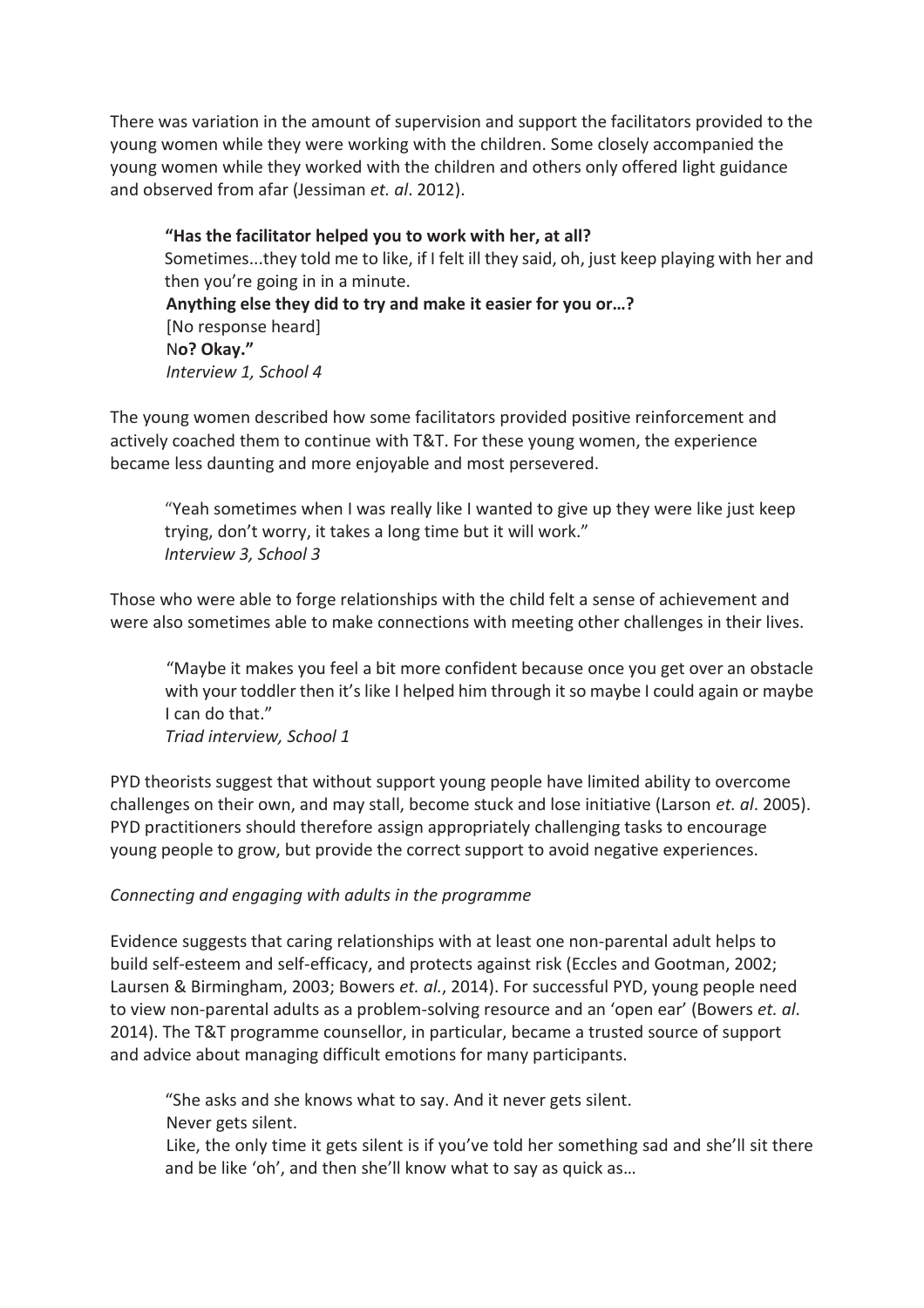…It's the comeback, isn't it? It's like, boom, and then she knows exactly how you feel." *Focus group, School 4*

The counselling sessions were an opportunity for a confidential conversation with a trusted adult. However, attending the sessions was mandatory and for the young women who did not want counselling, the sessions sometimes felt uncomfortable as they felt obliged to share more information than they would have liked.

It was weird because I haven't done it before, and it's like, just there, talking, and just quite. It's weird. [Laughs.] **Ok. So it's a bit awkward. Would you do it again?** 

You have to, but I wouldn't want to.

[…]

...we thought, "We'll go in there, she'll ask us questions," but she only asked us a few, and we'd just have to talk and talk about anything, and then, like, sometimes we wouldn't know what to say. And then, like, 'cos, yeah, it's awkward, the silence, you just end up telling her everything, and you don't want to. *Focus group, School 1* 

Children and adolescents with concerns about confidentiality, judgement and stigma, and who are uncomfortable with expressing their emotions are often reluctant to seek professional help. Adolescents in particular, tend to prefer self-reliance or speaking to friends and family when dealing with problems (Del Mauro and Jackson Williams, 2013). For most of the young women participating in T&T, this was the first time they had spoken to a counsellor and they may have experienced some uneasiness as a result.

In group sessions, some facilitators shared personal experiences to help illustrate particular issues. These 'real life' experiences appeared to be valued by participants and engendered a sense of connection and mutual understanding.

"Like [the facilitator] and us, we're close 'cause she uses her experiences and tells us…if we ask questions she won't just read it from a book, she'll talk of her experience and what she thinks and then give us, and then just elaborate on what she's saying basically. […] It's better because, instead of talking from a book you know, oh well the book says that, but once you get an, when she gets someone's experience you can say well they've been through it so they should know about it, and they're telling you from what they know […]." *Interview, School 1*

However, not all of the facilitators managed to create a trusting atmosphere, resulting in awkward and uncomfortable moments.

 **"What does working with [facilitators] what is that like?**  YW1: They don't really know what to say.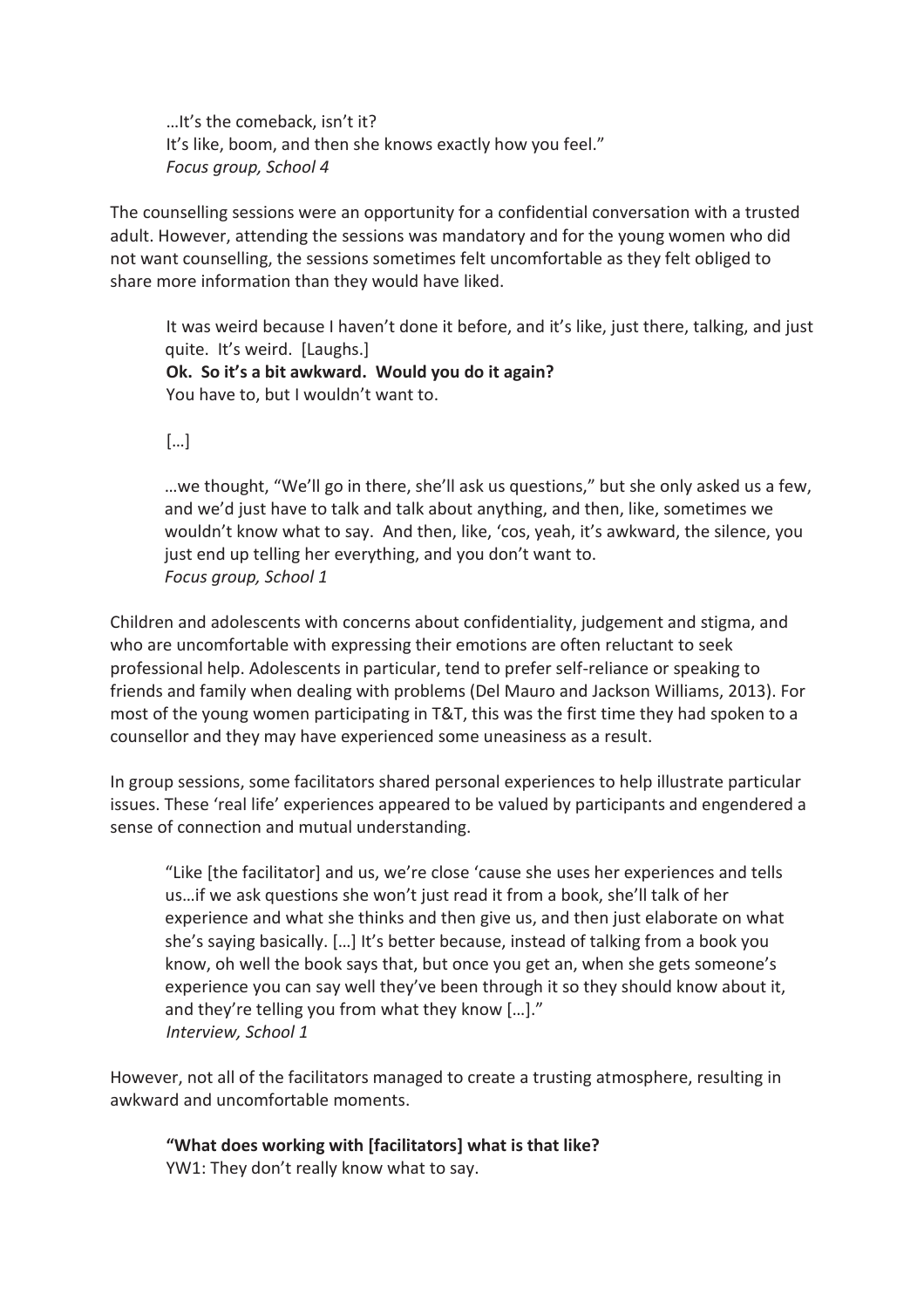YW2: Like they'll go silent and then smile at us and we don't know where to look. YW3: That's when we start laughing in the class. " *Paired interview 2, School 4*

The discomfort of some facilitators may have been due to lack of training (Jessiman *et. al*., 2012), underscoring the importance of investment in the development of relevant skills among adults expected to fulfil the role of 'caring adult' (Bowers *et. al*., 2014). However, in most cases participants felt that the T&T facilitators treated them with more respect than the teachers at school:

"YW1: They teachers like kinda belittle you, […] YW3: Like if they're talking, they don't expect you to say nuffink, yeah, you're just basically something little to them, you're just, 'nuffin', they just talk to you like anyhow they like, they don't care.

YW2: And it's like they have to act like they're above you, it's like they can't come down and talk to you properly.

*Paired interview (with 3 participants), School 1* 

In contrast, the young women sometimes felt the pre-school nursery staff were less supportive. For example, one young woman felt that a member of staff at the nursery was "having a go at" or criticising her.

"That teacher, I was running around in the playground and just running around, wasn't I, just running around with the kids and she had a go at me and I was like 'what?' She was like 'don't run around with the kids, I don't want you running round with the kids' and when I asked why, she was like 'because I don't want you doing it, you could fall over' I thought to myself 'I've been doing this for ages and now you're telling me I can't do it'."

*Focus group, School 4* 

In effective PYD, adults help young people to feel secure, cared for and valued (Nitzberg 2005). Though not the main programme providers, difficult relationships between the nursery teachers and the young women may have adversely influenced their experience of the programme and their likelihood of achieving positive development.

From the perspective of the young women, some adults involved in T&T were skilful in making connections, building trust, and warmth, and treating the young women with respect but this was not consistent across the programme.

## *Learning about yourself*

PYD models vary in terms of what they identify as personal and social assets that comprise positive development, but they all tend to focus on building confidence, emotional selfregulation, moral character and self-esteem. During group sessions, the facilitators introduced activities, such as participants reflecting upon their work and relationships with the children, as well as role-playing, and journaling to encourage the young women to develop empathy, improve their behaviour and value themselves (Jessiman *et. al.,* 2012).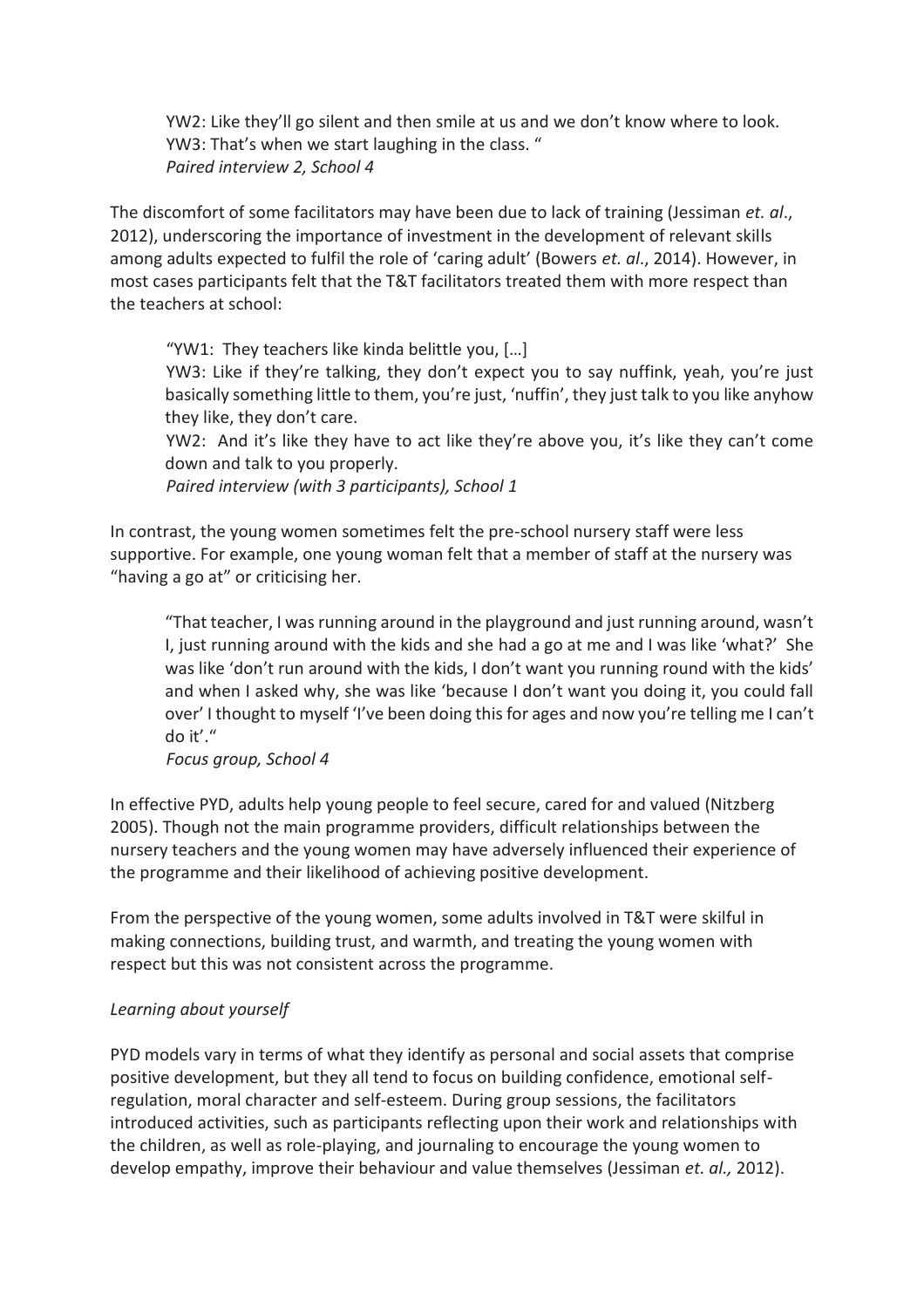"In one session, we had to look at our toddler and see if there was any, like, anger about and, where they would show it. And then we had to come back into the classroom time and say what we found out about their anger, and then where we show our anger from…." *Interview 4, School 1* 

The process of reflection on their experience in the nursery and in the counselling helped some young women to 'discover' their abilities and qualities, and understand how their behaviour might affect others:

"The counselling session and also the part in the nursery when I watched the children.

[...] from the toddlers I saw how, I don't know how to say it, like I reflected it to see how I act and I just like saw myself from a different view and looked how I act and everything like that, so I guess I just changed a little bit…." *Interview 2, School 3* 

Through journaling, they were able to chart their progress and improvement over time:

"…when you're writing in your journal and you think back, you realise, "Well, yeah, I have done a good job today, and I'll try and do a little bit better and a little bit better," and then it's like, when you're writing in your journals you realise that you have done better and better."

 *Focus group, School 3* 

Though the relationship between self-esteem and teenage pregnancy is unclear (Goodson *et. al*., 2006), many interventions, including T&T, aim to increase self-esteem to reduce sexual risk behaviours. Across the various components of the T&T intervention, the young women had opportunities to build self-esteem through overcoming the challenge of working with a child, sharing with and seeking advice from a trusted adult, and reflecting upon their strengths and weaknesses via specific activities in the group sessions. This entire process appeared to have an impact on the young women's self-esteem.

# **"Has Teens & Toddlers changed how you feel about yourself in any other way that we haven't talked about yet?**

Just like understanding that I'm important…" *Interview 4, School 4*

T&T also deliberately sought to enhance participants' understanding of their risk of early pregnancy. Despite not initially seeing themselves as at risk, some participants began to discuss delaying sex, using condoms, and putting their wellbeing at the centre of any decision to have sex. Some young women also began to express the view that it was important to develop a stronger connection with someone before having sex. The programme appeared to influence the young women's attitudes, although this does not necessarily indicate an imminent change in behaviour.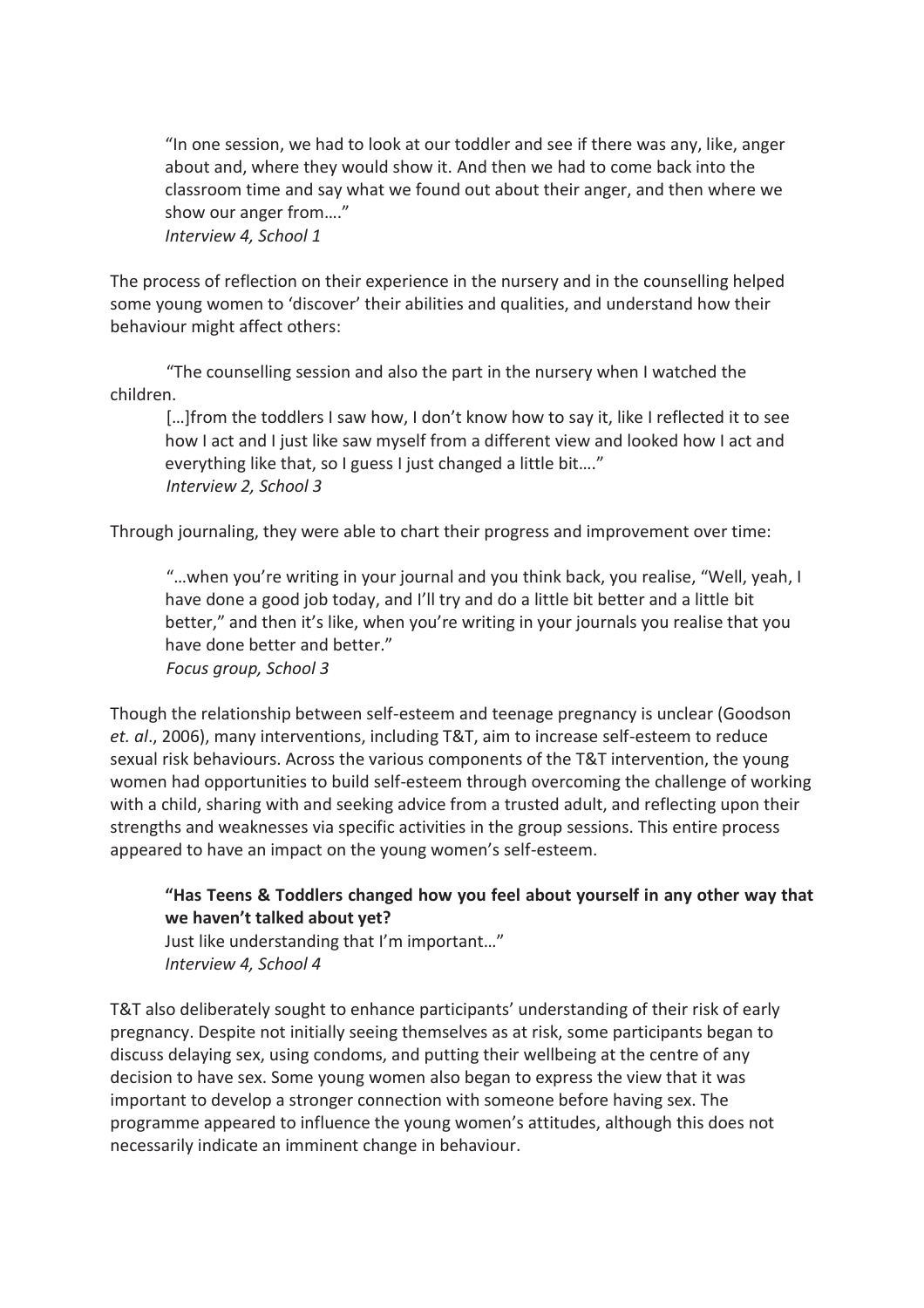"[…] like everything we spoke about on relationships, like that you should only like have sex with someone if you really wanna be with them sort of thing, and that's sort of changed like… Not that I would go and sleep around sort of thing, but I know that it's not just about them, it's about me as well..." *Interview, School 4* 

#### **Discussion**

The nature of PYD is 'top-down' in that it defines what constitutes healthy development for young people, but it also aims to empower young people to make choices and contribute to their communities. However, little previous research on PYD has examined participants' views about the programmes and how these might impact upon them. This study aimed to contribute to filling this gap.

A number of key themes and findings emerge from our analysis. The initial excitement about participation in T&T set the stage for an engaging experience (Vandell *et. al*., 2005). However, for many, the challenge of working with young children did not provide the right balance of challenge and skill (Larson, 2000) to support building competence and a sense of achievement. However, with coaching from facilitators others persevered and overcame these challenges. These findings suggest that activities that offer a stimulating but achievable challenge for young people are more likely to result in feelings of accomplishment and engender confidence. Furthermore, it is important that adults working with young people actively support young people to meet the challenge, rather than merely monitor progress.

In many cases, the adults who were involved in T&T played a special role in creating a caring environment. T&T providers became trusted sources of guidance and support. However, some nursery staff were perceived as critical and perhaps introduced a negative aspect to the non-parental adult relationship building that is central to PYD (Bowers *et. al*., 2014). Interactions with adults that appeared to produce trust and connection were based on honest communication and mutual respect.

Reflecting upon their experience helped some participants to develop self-esteem and moral character. Furthermore, the programme aimed to link participants' sense of personal development with their attitudes to risk of pregnancy and sexual behaviour. Though these interviews may have been susceptible to social desirability bias, the young women expressed feeling differently about their sexual lives as a result of participation in T&T, particularly because of the moral character they built while participating in the programme.

Our study had a number of limitations. Our qualitative research aimed to produce a rich account of experiences and processes rather than to develop statistically representative findings. However, the relevance of our findings to other participants in T&T or other PYD programmes is uncertain. Given that approximately a quarter of participants dropped out of the programme within the first eight weeks (Bonell *et. al*., 2013), our study is liable to selection bias whereby the most satisfied participants remained in the programme.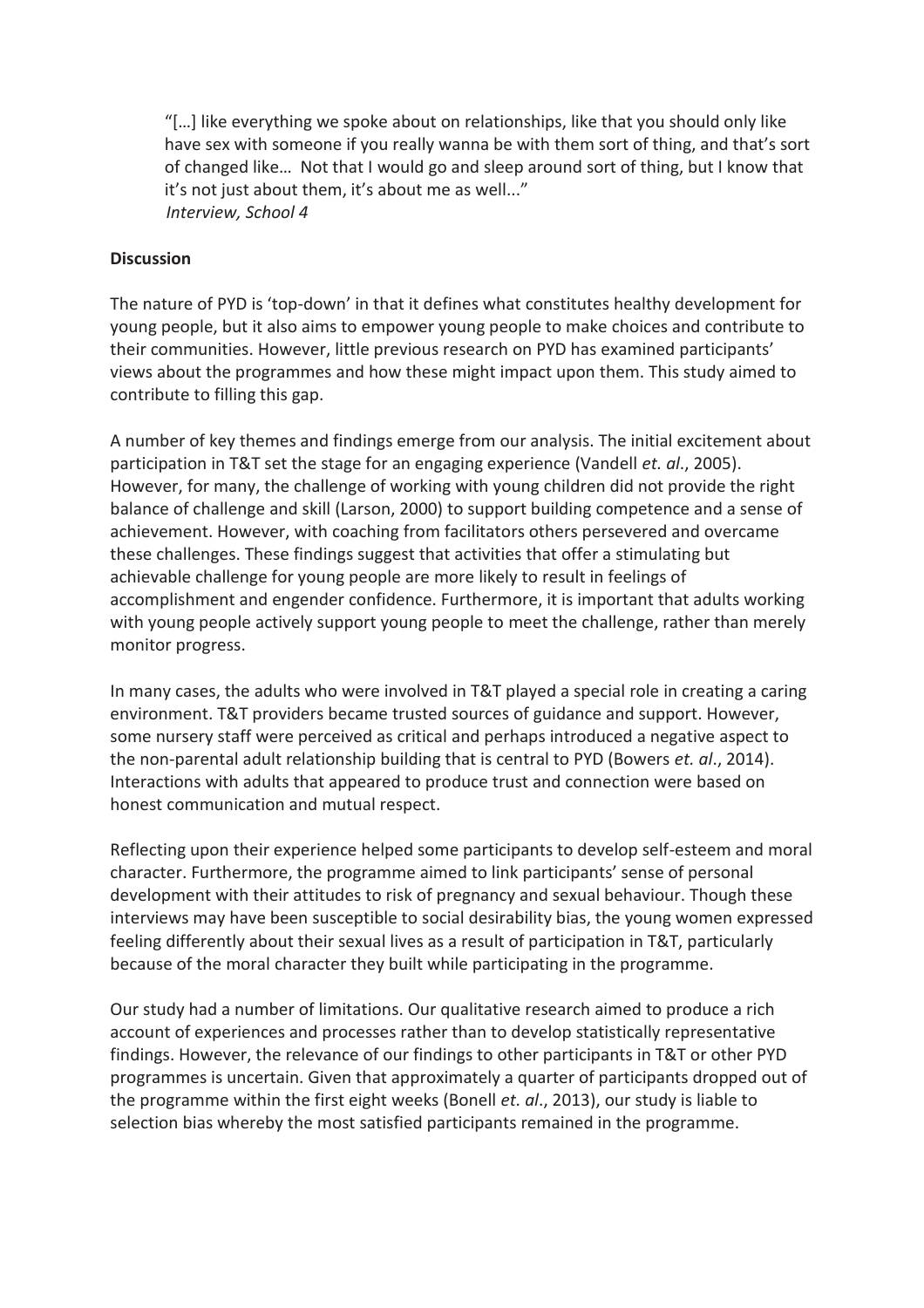Our study has a number of implications for policy and research. PYD interventions continue to be developed and delivered to improve sexual health and there is some evidence that such approaches are effective (Gavin *et al* 2010). Our research on young women's experiences of a PYD programme offers a number of useful insights, which should help inform further refinements to PYD interventions and theories of change. PYD interventions would benefit from: ensuring a good balance between challenge and support; ensuring participants develop trusting relationships with all adults involved in programmes through the provision of advice and support, and the exchanging of experiences and the development of self-awareness, not only in terms of self-esteem but also in terms of developing empathy and a realistic assessment of vulnerability to adverse sexual health. Existing empirical evidence suggests that assets, such as the 5 "C"s are associated with better sexual health. More attention to engendering such positive development is likely to result in improved effects in sexual health outcomes.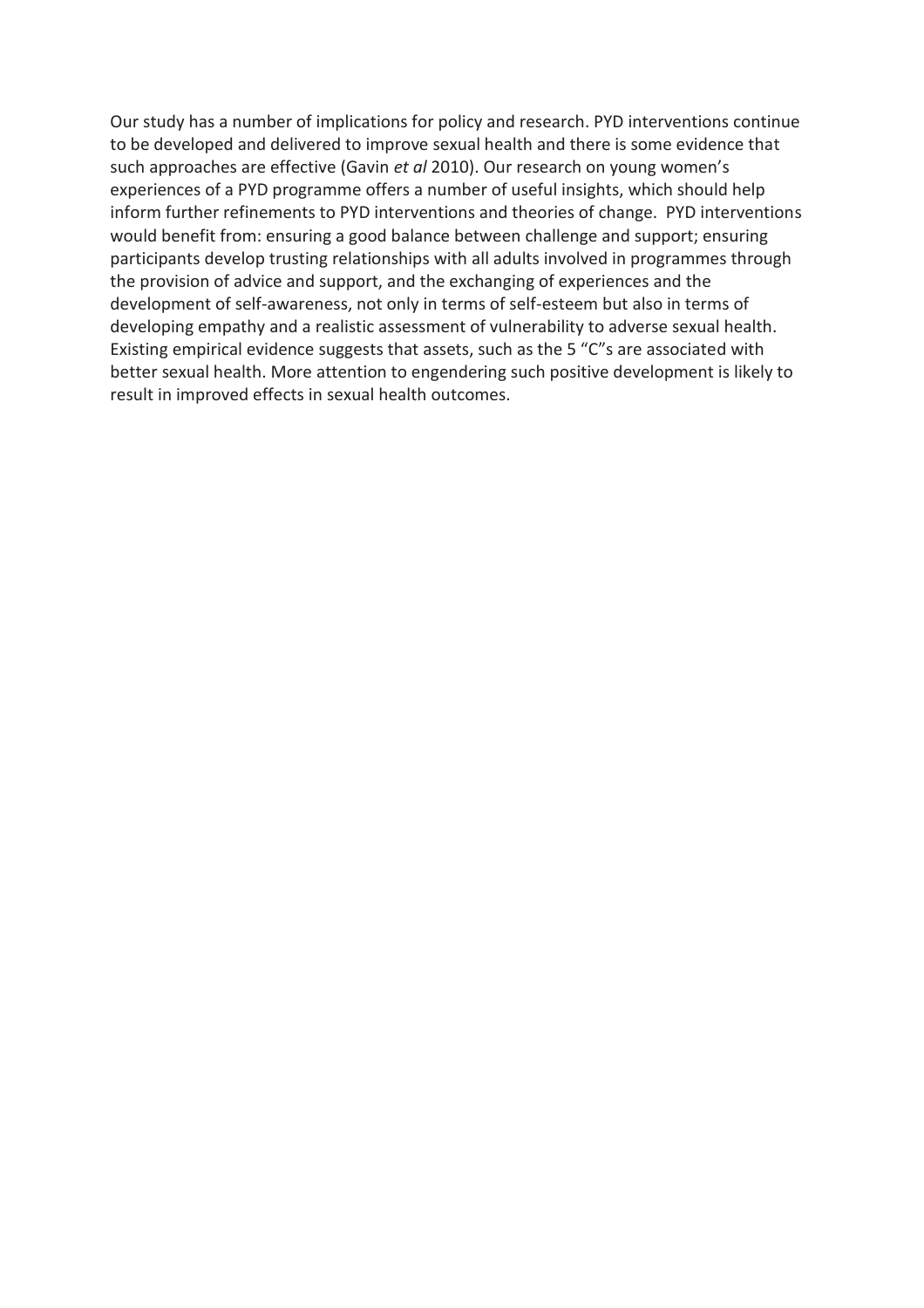#### **References**

Alderson P and Morrow V (2004) *Ethics, social research and consulting with children and young people*. Ilford, Essex: Barnardo's.

Allen E, Bonell C, Strange V, Copas A, Stephenson J, Johnson AM and Oakley A (2007) Does the UK government's teenage pregnancy strategy deal with the correct risk factors? Findings from a secondary analysis of data from a randomized trial of sex education. *Journal of Epidemiology and Community Health 61*: 20-27, doi:10.1136/jech.2005.

Allen JP and Philliber S (2001) "Who benefits most from a broadly targeted prevention program? Differential efficacy across populations in the teen outreach program". *Journal of Community Psychology* 29(6): 637-655.

Arai L (2009) *Teenage Pregnancy: The making and unmaking of a problem*. Bristol: The Policy Press.

Arie S (2014) "Has Britain solved its teenage pregnancy problem?" *British Medical Journal* 348: g2561.

Benson PL (1997) *All kids are our kids: What communities must do to raise caring and responsible children and adolescents*. San Francisco: Jossey-Bass.

Benson PL, Mannes M, Pittman K, Ferber T (2004) "Youth development, developmental assets, and public policy". In, Lerner Richard M and Steinberg L (eds) *Handbook of adolescent psychology (2nd ed.).* Hoboken, NJ US: John Wiley & Sons Inc, pp 781-814.

Benson PL (2007) Developmental assets: an overview of theory, research and practice. In: *Approaches to positive youth development.* London: Sage

Benson PL and Scales PC (2009) Positive youth development and the prevention of youth aggression and violence. *European Journal of Developmental Science* 3(3): 218-234.

Bonell C, Maisey R, Speight A, Purdon A, Keogh P, Wollny I, Sorhaindo A and Wellings K (2013) Randomized controlled trial of 'teens and toddlers': A teenage pregnancy prevention intervention combining youth development and voluntary service in a nursery. *Journal of Adolescence* 36: 859-870.

Bowers E, Johnson S, Buckingham M, Santiago G and Warren D (2014), Youth development across mid- to late- adolescence: The moderating effect of parenting profiles, *Journal of Youth and Adolescence* 43(6): 897-918.

Catalano RF, Hawkins DJ, Berglund L, Pollard JA, Arthur MW (2002) Prevention science and positive youth development: Competitive or cooperative frameworks? *Journal of Adolescent Health* 31: 230-239.

Crawford C, Cribb J and Kelly E. (2013) Teenage pregnancy in England. Report, Centre for Analysis of Youth Transitions (CAYT). Report No. 6. London: Institute for Fiscal Studies.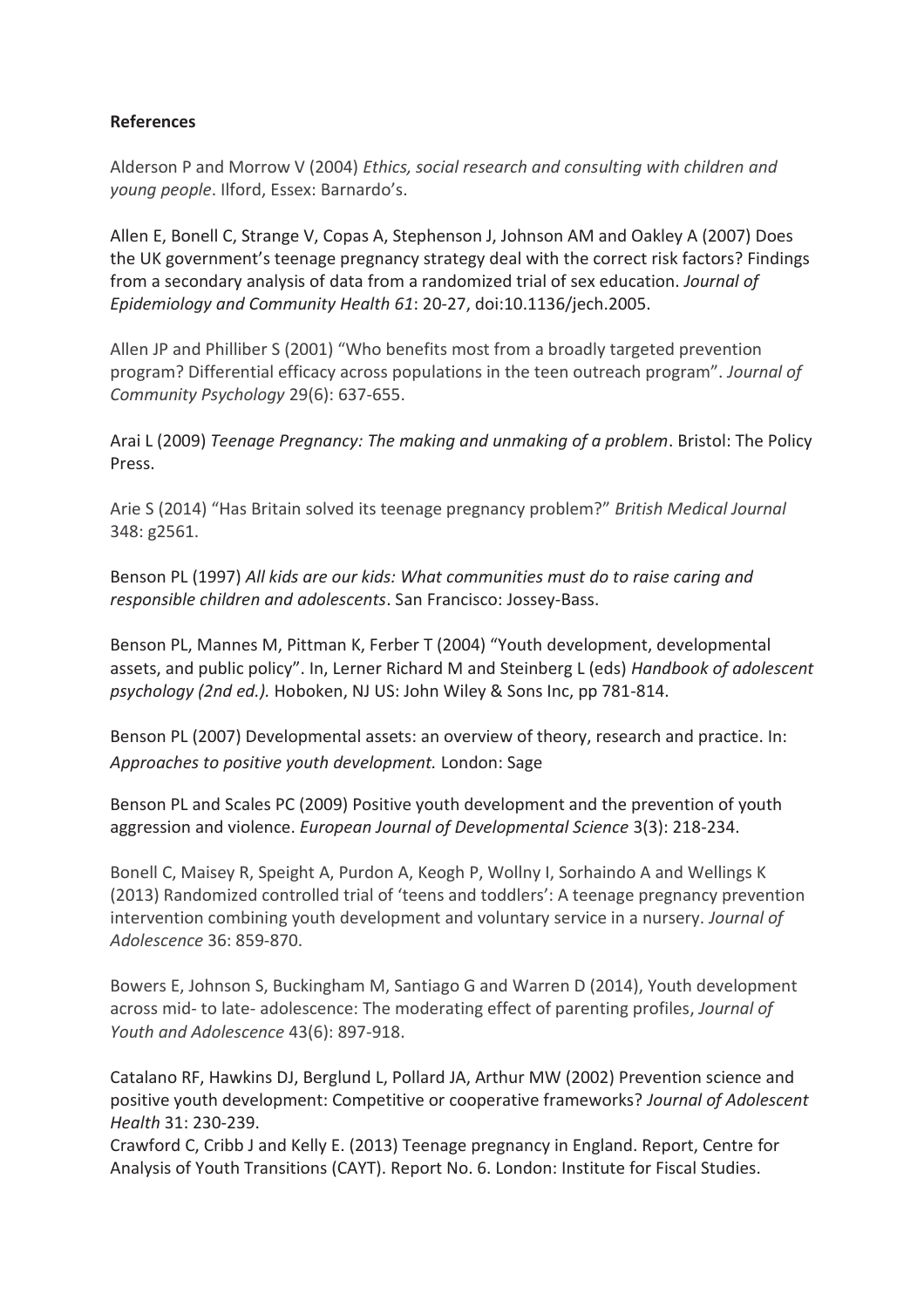Creswell JW.(2007) *Qualitative Inquiry and Research Design* (2nd Ed). Thousand Oaks, London and New Dehli: Sage Publications.

Csikszentmihalyi M (1990) *Flow*. New York: Harper and Row.

Del Mauro J and Jackson Williams D (2013) Children and Adolescents' attitudes towards seeking help from professional mental health providers. *International Journal for the Advancement of Counselling* 35(2): 120-138.

Department for Children, School and Families (DCSF) (2010) *Teenage Pregnancy Strategy: Beyond 2010*. Report, DCSF-00224-2010.

Eccles J and Gootman J (2002) *Community programs to promote youth development*. Washington, D.C: National Academy Press.

Fletcher A, Harden A, Brunton G, Oakley A, Bonell C (2008) Interventions addressing the social determinants of teenage pregnancy. *Health Education* 108 (1): 29-39.

Gavin LE, Catalano RF, Davis Ferdon C, Gloppen KM and Markham CM (2010) A review of positive youth development programs that promote sexual and reproductive health. *Journal of Adolescent Health* 46: S75-S91.

Goodson P, Buhi ER and Dunsmore SC. (2006) Self-esteem and adolescent sexual behaviors, attitudes and intentions: a systematic review. *Journal of Adolescent Health* 38(3): 310-319

Jessiman T, Keogh P, Scott S, Wollny I, Sorhaindo A and Bonell C (2012) Teens and Toddlers integrated process evaluation. Report DFE-RR212.

Kirby D, Lezin N, Afriye RA and Gallucci G (2003) *Preventing Teen Pregnancy: Youth development and after-school programs.* Scotts Valley, California: ETR Associates.

Kirby D. (2007) *Emerging Answers 2007: Research Findings on Programs to Reduce Teen Pregnancy and Sexually Transmitted Diseases*. Washington, DC: National Campaign to Prevent Teen and Unplanned Pregnancy.

Kirby D. (2009) Reducing pregnancy and risky behaviours in teenagers. Youth development programmes don't always work. *British Medical Journal* 339: b2054 doi: 10.1136/bmj.b2054.

Krenichyn K, Schaefer-McDaniel N, Clark H and Zeller-Berkman S (2007) Where are young people in youth program evaluation and research? *Children, Youth and Environments,* 17(2): 594-615.

Laursen and Birmingham (2003) Caring relationships as a protective factor for at-risk youth: An ethnographic study" *Families in Society: The Journal of Contemporary Human Services* 84(2): 240-246.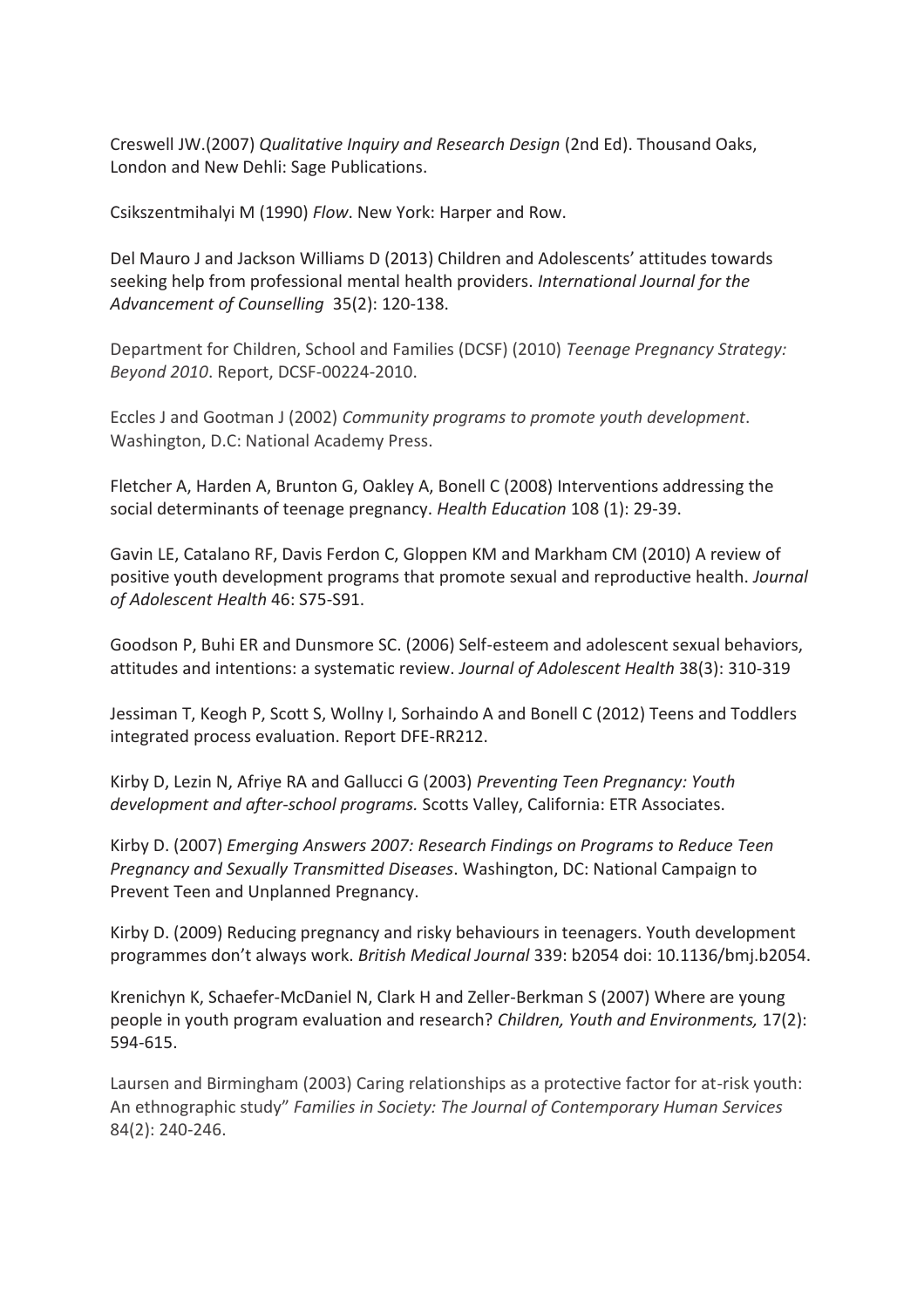Larson RW. (2000) Towards a psychology of positive youth development. *American Psychologist* 55(1):170-183.

Larson R, Hansen D and Walker K. (2005) Everybody's gotta give: Development of initiative and teamwork within a youth program. In: Mahoney JL, Larson RW and Eccles JS (eds) *Organized Activities as Contexts of Development: Extracurricular activities, after-school and community programs*. Mahwah, New Jersey: Lawrence Erlbaum Associates, Inc.

Lerner RM, Lerner JV, von Eye A, and Bowers EP (2011) Individual and contextual bases of thriving in adolescence: A view of the issues. *Journal of Adolescence* 34: 1107-1114.

Nitzberg J (2005) The meshing of youth development and community building. *New Directions for Youth Development* 106: 7-16.

Oakley A, Strange V, Bonell C, Allen E, Stephenson J and RIPPLE Study Team (2006) Process evaluation in randomised controlled trials of complex interventions. *British Medical Journal* 18; 332(7538): 413-416.

Office of National Statistics (2014) Conceptions in England and Wales, 2012. Statistical Bulletin, Office National Statistics, 25 February.

Philliber S, Williams Kaye J, Herring S and West E (2002) Preventing pregnancy and improving health care access among teenagers: An evaluation of the Children's Aid Society – Carrera Program. *Perspectives on Sexual and Reproductive Health* 34(5): 244-251.

Pittman K, Irby M, and Ferber T (2000) Unfinished Business: Further Reflections on a Decade of Promoting Youth Development, International Youth Foundation. In: Public/Private Ventures (eds) *Youth Development: Issues, Challenges and Directions.* Philadelphia: Public/Private Ventures.

Public Health England (2014) Sexual and Reproductive Health Profiles. Available at: http://fingertips.phe.org.uk/profile/sexualhealth/data.

Rich GJ (2003) The positive psychology of youth and adolescence. *Journal of Youth and Adolescence* 32(1): 1-3.

Roth J, Brooks-Gun J, Murray L and Foster W (1998) Promoting healthy adolescents: Synthesis of youth development program evaluations*. Journal of Research on Adolescence* 8(4): 423-459.

Roth J and Brooks-Gunn J (2000) What do adolescents need for healthy development? Implications for youth policy. *Social Policy Report*, 14(2). Ann Arbor, MI: The Society for Research in Child Development.

Roth JL and Brooks-Gunn J (2003) Youth Development Programs: Risk, Prevention and Policy. *Journal of Adolescent Health* 32: 170-182.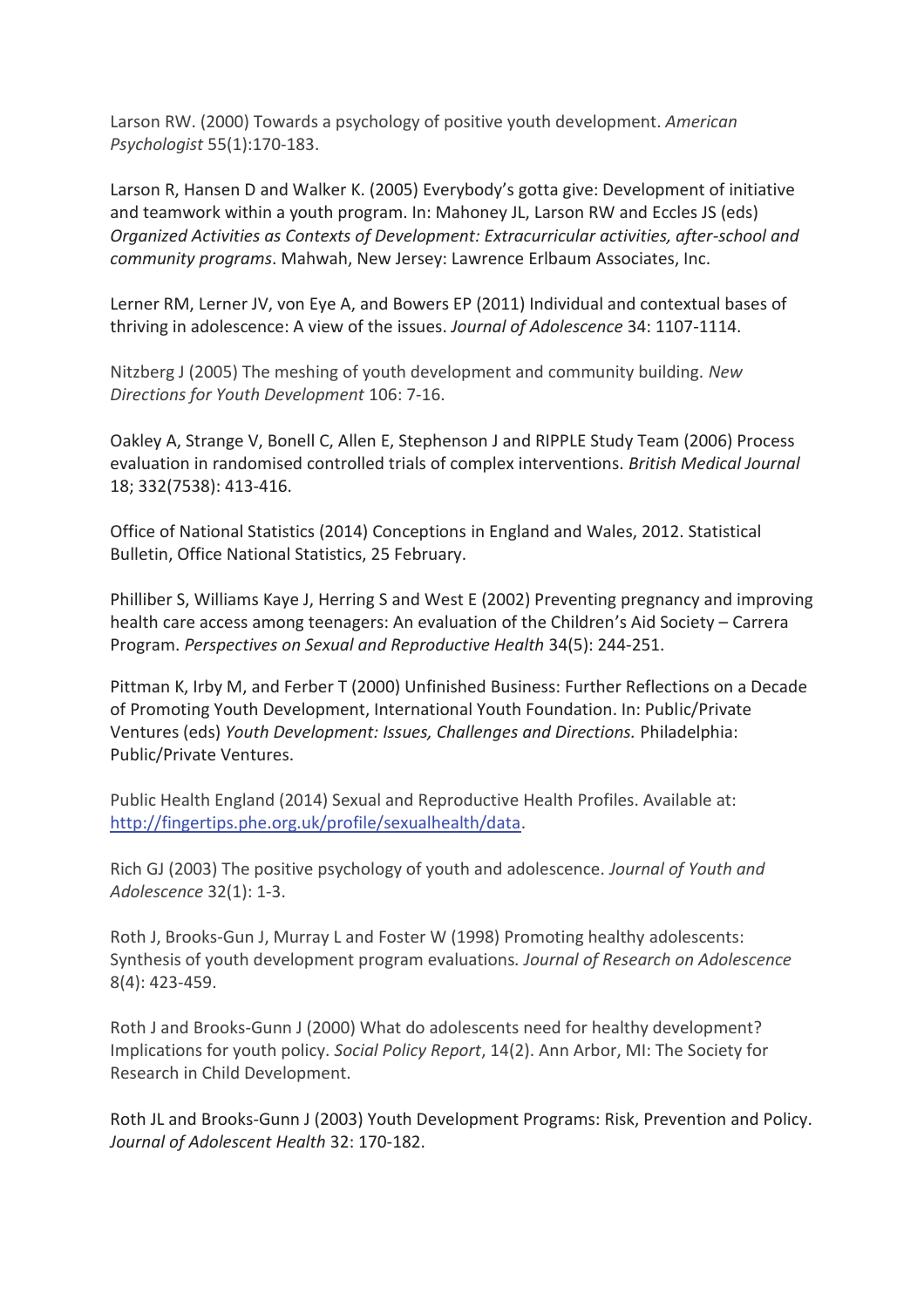Smith JA, Flowers P and Larkin M (2009) *Interpretive Phenomenological Analysis: Theory, Methods and Research*. London: Sage Publications.

Social Exclusion Unit (SEU)*.*(1999) *Teenage pregnancy.* London: HMSO*.* 

Spencer G (2013) Young people's perspectives on health: empowerment, or risk? *Health Education* 113(2): 115-131.

Spencer MB and Spencer TR (2014) Invited commentary: Exploring the promises, intricacies, and challenges to positive youth development. *Journal of Youth and Adolescence* 43: 1027- 1035.

Teens & Toddlers (2008) Teens & Toddlers Intensive Implementation Programme. Haringey. Internal document.

UNICEF Office of Research (2013) Child Well-being in Rich Countries: A comparative overview. *Innocenti Report Card 11*, Florence: UNICEF Office of Research.

Vandell, DL, Shernoff DJ, Pierce KM, Bolt DM, Dadidman K and Brown BB (2005) Activities, engagement and emotion in after-school programs (and elsewhere). *New Directions for Youth Development* 105: 121-129.

Walker J, Marczack M, Blyth D, and Borden L (2005) Designing youth development programs: Toward a theory of developmental intentionality. In: Mahoney J.L., Larson R.W. and Eccles J.S. (eds) *Organized Activities as Contexts of Development: Extracurricular activities, afterschool and community programs*. Mahwah, New Jersey: Lawrence Erlbaum Associates, Inc.

Wiggins M, Bonell C, Sawtell M, Austerberry H, Burchett H, Allen E and Strange V (2009) Health outcomes of youth development programme in England: prospective matched comparison study. *British Medical Journal* 339: b2534 doi:10.1136/bmj.b2534.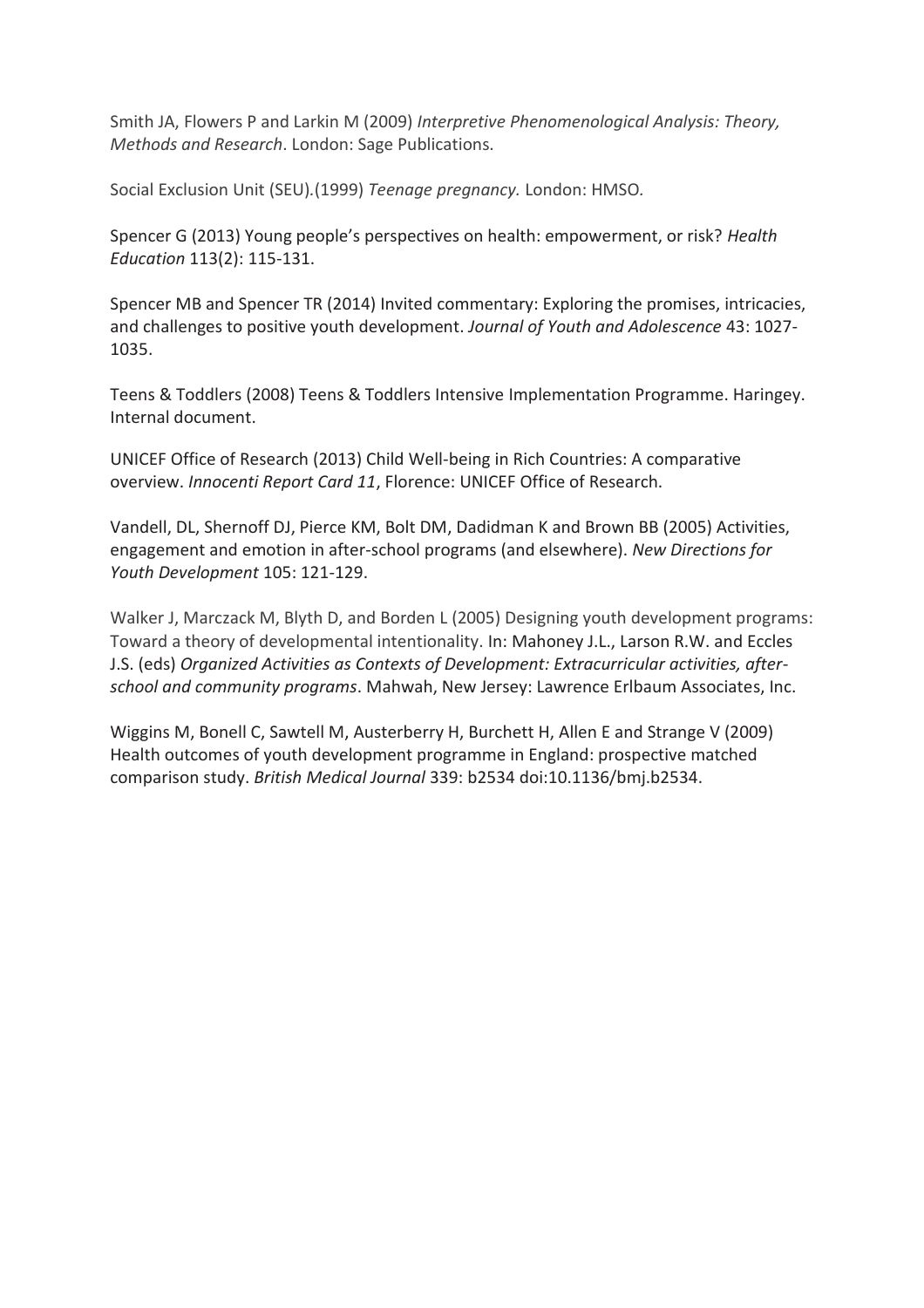**Table 1**. The Teens & Toddlers multicomponent positive youth development programme for the prevention of teenage pregnancy

| <b>Intervention length</b> | 18-20 weeks, 1 day a week, 3-4 hours a day                   |  |  |  |  |  |  |
|----------------------------|--------------------------------------------------------------|--|--|--|--|--|--|
| <b>Recruitment</b>         | 1. Schools are recruited from areas (boroughs, districts)    |  |  |  |  |  |  |
| (2 phases)                 | with high rates of teenage pregnancy.                        |  |  |  |  |  |  |
|                            | 2. Teachers and other school staff responsible for           |  |  |  |  |  |  |
|                            | inclusion, discipline and/or pastoral care identify students |  |  |  |  |  |  |
| <b>Participants</b>        | Students between the ages of 13-15 considered to be at       |  |  |  |  |  |  |
|                            | high risk of teenage pregnancy                               |  |  |  |  |  |  |
| <b>Activities</b>          | Classroom curriculum focused on child development,           |  |  |  |  |  |  |
|                            | effective parenting skills, anger management, sexuality      |  |  |  |  |  |  |
|                            | and relationships                                            |  |  |  |  |  |  |
|                            | Mentoring young children between the ages of 3-5 who         |  |  |  |  |  |  |
|                            | are thought to be in need of additional learning or          |  |  |  |  |  |  |
|                            | emotional support in a nursery or primary school setting     |  |  |  |  |  |  |
|                            | Meetings with a trained counsellor for hour-long one-to-     |  |  |  |  |  |  |
|                            | one sessions.                                                |  |  |  |  |  |  |
| Award                      | National Award in Interpersonal Skills, Level 1 (NCFE)       |  |  |  |  |  |  |